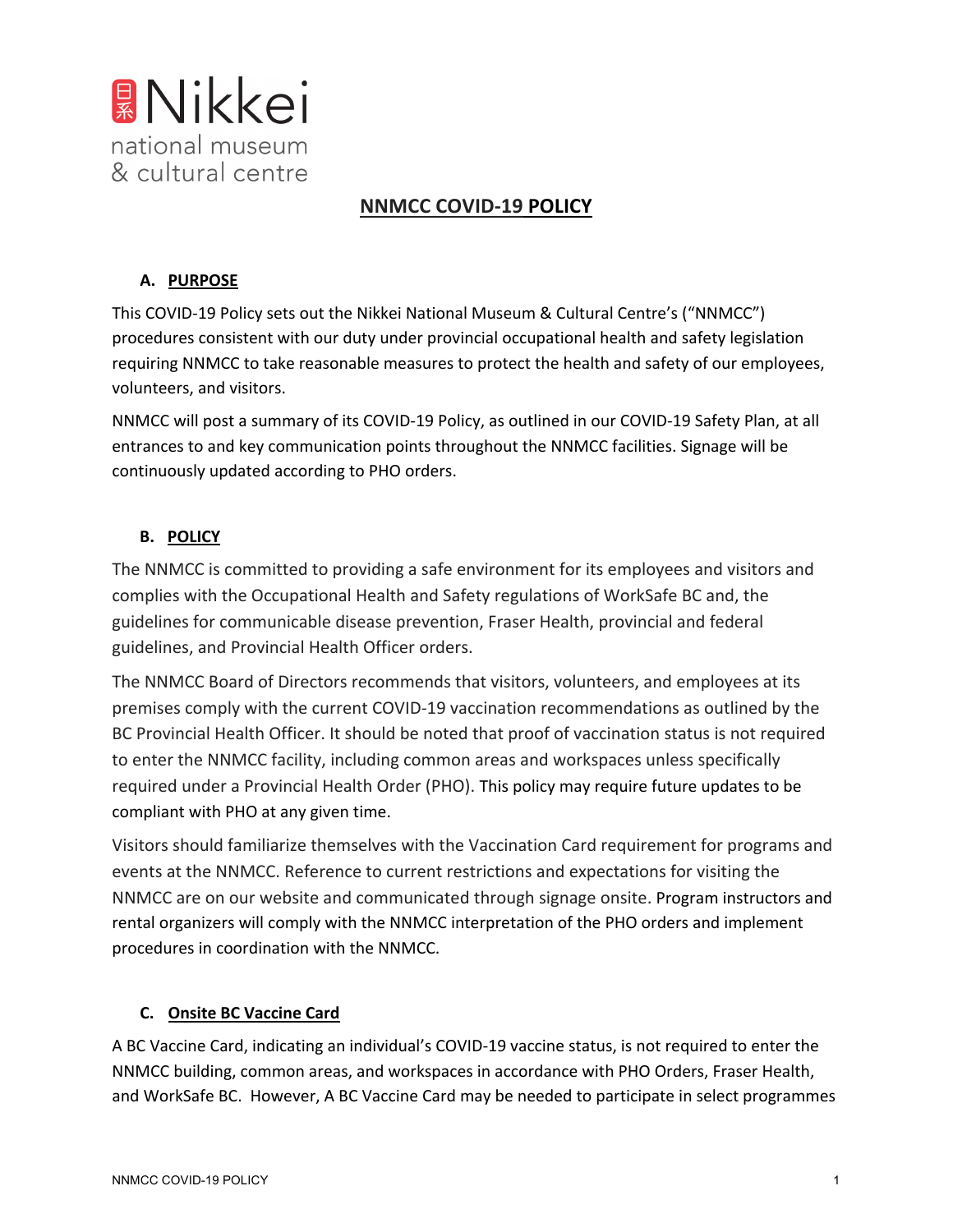or events as defined by PHO, in which case the program instructors and rental organizers will be responsible for BC Vaccine Card checks. As some programs require proof of vaccination based on PHO Orders, it is recommended that the program instructor be contacted for details.

In line with BC Restart Step 3 (and ongoing PHO orders:

- § Do not visit when you have symptoms of communicable disease (eg fever or chills, coughing, diarrhea)
- § Mask wearing guidance will continue to be provided by Public Health. Currently, Masks are required in all public indoor settings for all people born in 2017 or earlier (5+). Masks are optional for children aged 2 to 5. Children under 2 should not wear masks. Exemptions in accordance with the PHO orders may be made for:
	- § People with health conditions or with physical, cognitive, or mental impairments who cannot wear one
	- People who cannot remove a mask on their own
	- Children under the age of 5
	- § People who need to remove their masks to communicate due to another person's hearing impairment
- **Hand-hygiene facilities are available onsite in washrooms and in rooms with sinks.**
- § Physical distancing is recommended, and occupancy levels must align with current PHO orders on capacity limits.

Restricted access to Robert Nimi Nikkei Home and New Sakura-So is managed separately by the Nikkei Seniors Health Care & Housing Society, under current PHO order – Residential Care COVID-19 Preventive Measures.

### **D. UNWILLINGNESS TO COMPLY**

Employees and volunteers who do not comply with current PHO orders will be required to perform duties of their employment from their homes or at such other location as may be approved by NNMCC. Program instructors and rental organizers are required to confirm all COVID-19 safety plans and procedures with NNMCC personnel for approval and agree to follow all current PHO orders. Visitors, including programs and rental organizers, must familiarize themselves with COVID-19 restrictions and procedures, and follow instructions provided by the NNMCC, including onsite signage.